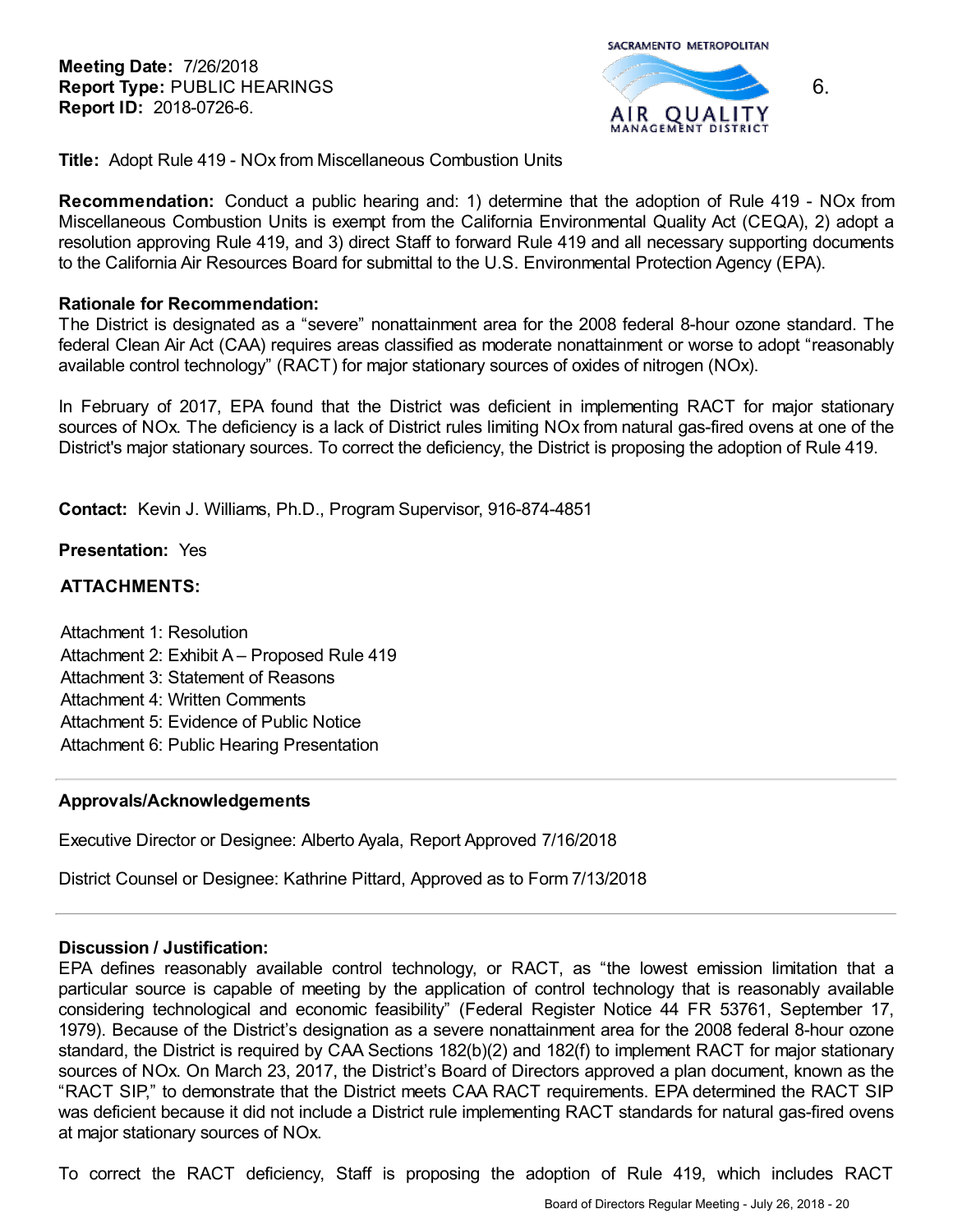requirements for NOx emissions from natural gas-fired ovens at major stationary sources of NOx. If approved by the District's Board of Directors, staff will forward Rule 419 to the California Air Resources Board for submittal to EPA as a revision to the State Implementation Plan.

# **Summary of Plan / Rule / Amendment:**

Rule 419 applies to miscellaneous combustion units with a total rated heat input capacity of 2 million Btu per hour or greater that are located at a major stationary source of NOx. The rule establishes NOx and carbon monoxide (CO) emission limits for dehydrators, dryers, heaters, and ovens. Exemptions are provided for air pollution control devices and units that are already subject to another District rule. Some specific types of miscellaneous combustion units are also exempt, such as dryers used in asphalt manufacturing operations, furnaces, and kilns, none of which are located at any major stationary source of NOx in the District.

The NOx and CO emission limits for miscellaneous combustion units are consistent with the limits in the South Coast AQMD, San Joaquin Valley Unified APCD, and Ventura County APCD. The rule also contains maintenance, source testing, and recordkeeping requirements to ensure that sources maintain compliance with the emission limits.

**Financial Considerations:** Rule 419 will apply to only one District source. The source already has District permits for the six miscellaneous combustion units that will become subject to the rule, and all of the permits contain NOx emission limits that comply with the rule. Two of the units have Permits to Operate, while the other four have Authorities to Construct. Staff will need to modify the two Permits to Operate to add source testing conditions. The source will need to conduct source testing to demonstrate compliance with the rule, which may require additional inspection time at the source. These impacts are expected to be less than 0.1 FTE of Staff time.

**Emissions Impact:** The one source that will become subject to Rule 419 already meets the proposed emission limits. Therefore, no additional emission reductions will result from the adoption of this rule.

**Economic Impact:** The one source affected by the proposed rule must conduct source testing to comply with the requirements. The calculated source testing compliance costs include the District source test observation fee (\$1,864) and the costs for the owner or operator to hire a third party to conduct source testing (approximately \$2,500 per unit). The total source testing cost for the two units with Permits to Operate is \$6,864 once every two years, or an average of \$3,432 per year.

# **Public Outreach/Comments:**

Staff held a public workshop on June 5, 2018. A public notice was published in the Sacramento Bee, emailed to interested parties (including the affected sources) and posted on the District website. staff also called each affected source that would become subject to proposed Rule 419. The draft rules and Statement of Reasons was made available for public review at that time.

At the workshop, staff presented a proposal for Rule 419 that applied to miscellaneous combustion units at all sources, not just those at major stationary sources of NOx, and to a greater number of equipment types. A proposal to amend Rule 414 – Water Heaters, Boilers and Process Heaters Rated Less Than 1,000,000 BTU Per Hour, was also included in the workshop. Staff received comments on the Rule 419 proposal that raised technical issues with some of the equipment located at smaller sources, and additional time will be needed to address these comments. Because it is imperative that the District adopt a rule that meets RACT, thereby preventing EPA sanctions, staff is now proposing a new Rule 419 that applies only to major stationary sources of NOx. Staff will continue to address the comments received on the workshop proposal, and will work toward amendment of both Rules 414 and 419 later this year to adopt requirements similar to those proposed at the workshop. The additional time will allow staff to consider the technical comments on the workshop proposal. All comments and responses are included in Appendix C of the Statement of Reasons.

The noticing for today's hearing included:

- A public notice in the Sacramento Bee on June 25, 2018.
- A notice posted on the District website with links to the proposed rule and Statement of Reasons.
- Email notices to: